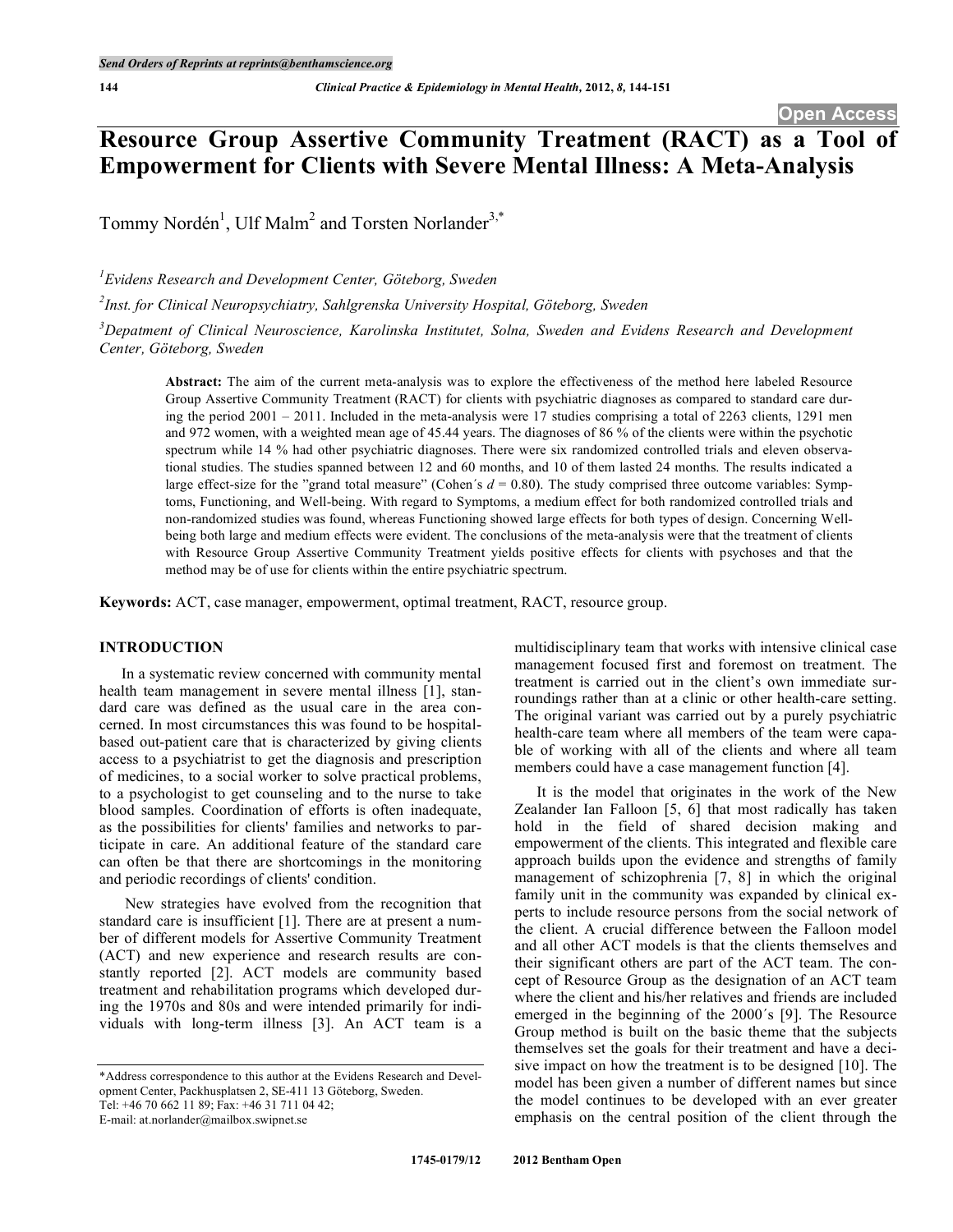participation of the Resource Group the decision was to label the model the Resource group ACT or RACT [11].

In the RACT model [11] it is the client who determines what the overall objectives should be, but the group takes joint decisions about how to achieve them. Resource Group meetings decide on priority and short-term goals for the next three months. The meeting also decides how to proceed in order to evaluate clients' progress. As the meeting is concluded tasks are divided between participants. The psychiatrist may have to alter the medication and the social worker may help with the rent debt. A family member may have to call every morning and have the client get out of bed and a friend can make arrangements with the cinema or some other activity every week. The case manager coordinates the activities and keeps in touch with the resource team members between meetings.

As part of the treatment program the group members are trained [11]. Due to disease and available treatment methods, straightforward information is given based on research results. The case manager and other professionals teach the client and the relatives of some methods that allow them to communicate better, handle stress and solve everyday problems that often feel invincible when you are mentally ill. A very important part in the Resource Group's work is to establish a plan for early intervention schemes if the client seems to approach a relapse into psychosis. A list of signs and an action plan is distributed to those persons in the Resource Group that are appropriate to assist if a crisis is approaching. Efforts are taken that reduces the stress the client is experiencing. If this does not seem to have enough impact alterations are made concerning medications.

The treatment program as a whole has been scientifically researched and field-tested in a number of countries each of which has its own particular system for providing health care and welfare support [12]. Most of the reviews, however, primarily deal with studies conducted during the 1990´s or during the early 2000´s. During this period a picture emerged suggesting that the method "*advocated by Falloon has been demonstrated through the scientific literature to be efficient and effective treatment strategies for people experiencing severe mental illness*" [13, page 44]. However, a constellation of research studies on Resource Groups comprising the most recent ten-year period is lacking. It is also worth noting that up until now there exists no meta-analysis on Resource group Assertive Community Treatment (RACT).

The RACT model was described in detail by Nordén, *et al.* [11] in a phenomenological study showing among other results that the Integrated Mental Health Care Workbook, which contains training programs, training protocols, organizational ideas, methodology for follow-up of results, and quality control, is of utmost importance for giving the case manager, jointly with the client, tools for the construction of an effective Resource Group. The fact that the client him/herself defines his/her own treatment goals, nominates those to be included in the Resource Group and is trained by the case manager to be, if possible, the leader of the Resource Group all seem to be crucial factors in the empowerment of the client. The empowerment of the client, in turn, appears to be the major driving force for successful treatment. The results of the study [11] also indicate that

Resource Groups may be useful both to psychotic clients and clients with other types of diagnoses.

The aim of the current meta-analysis was to explore the effectiveness of the RACT method compared to standard care during the period  $2001 - 2011$ . Two hypotheses were put forward: (a) the treatment of clients with the Resource group Assertive Community Treatment (RACT) will yield positive effects for psychotic clients, and (b) the treatment of clients with the Resource-group Assertive Community Treatment (RACT) may be of use to clients within the entire psychiatric spectrum.

# **MATERIALS AND METHODOLOGY**

### **Search and Inclusion Criteria**

A search was conducted in the data bases Medline and in Psycinfo (1980 – 2011) in order to find studies reporting results from psycho-educational interventions using Resource Groups. In addition to Resource Group and Assertive Community Treatment, other key words were an array of concepts used by the approach emanating from the Optimal Treatment Project [7], *e.g*. Optimal Treatment (OT), Integrated Treatment (IT), Integrated Care (IC), Integrated Psychiatry (IP), Integrated Mental Health Care (IMHC), Optimal Case Management (OCM), Early Intervention (EI), Behavioral Family Therapy (BFT), as well as Psychoeducational Family Interventions (PFI). The analyses of the results from the search suggested that several quite disparate methods and treatment strategies may have used similar or corresponding concepts and actual resource groups were labeled as resource groups only in the early 2000´s. In addition, it also became evident that different comparisons were used in the identified studies, ranging from standard care to comparisons among various psycho-educational programs.

Given that the purpose of the current meta-analysis was to explore the effectiveness of the RACT method as compared to standard care, a decision was made to use the following criteria of inclusion: (a) the meta-analysis was to cover the period 2001-2011 in order that contacting relevant authors would be possible, should any lack of clarity exist, (b) results must appear in published manuscripts, reports, or unpublished manuscripts, (c) it must be very clear that the intervention, study, or report was a RACT-program nationally adapted to a specific country´s type of health care, social welfare, or welfare in general, (d) the daily implementation was conducted in accordance with the Integrated Mental Health Care Workbook or in nationally adapted translations thereof, (e) relevant control groups and reference groups must be regarded as standard care. In the case of a lack of clarity, regarding *e.g*. if the methods used clearly followed the instructions outlined in the Integrated Mental Health Care Workbook, or if the control or reference groups needed further definitions, or if it was unclear whether the same data set had been used on several occasions, then the relevant author of the study was contacted. In addition, some ten people within the international network of the Optimal Treatment Project were contacted in order to inquire if they knew of additional published papers emanating from the relevant time period, and if they would also pose the same question to others. Our strategy yielded 17 studies which all met the five criteria of inclusion [10, 11, 14-28].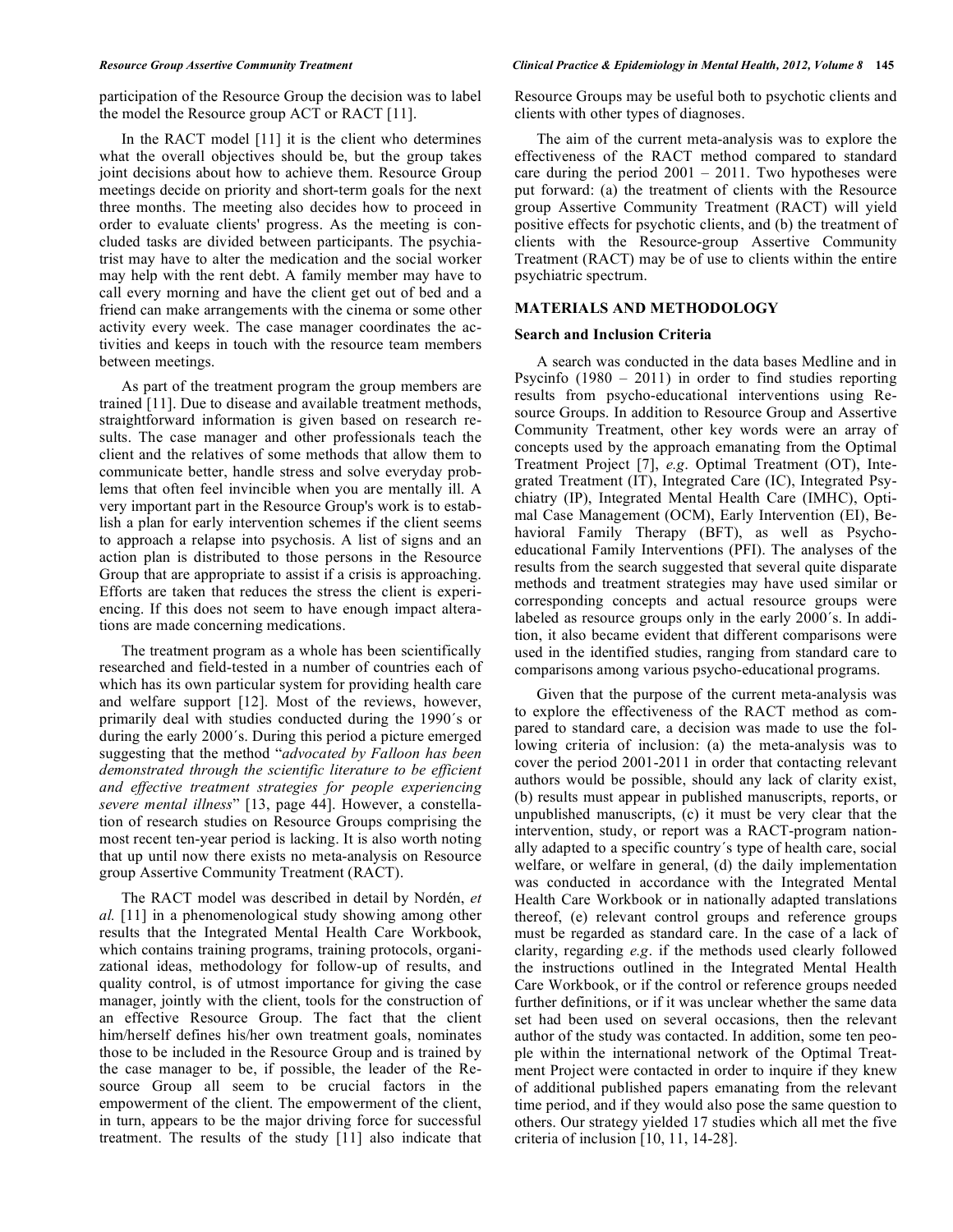### **Data Extraction and Outcome Variables**

The 17 studies included in the current meta-analysis involved a total of 2263 clients (1291 men and 972 women) and the weighted mean age of the participants was 45.44 years. The diagnoses of 86 % (1955) of the clients were within the psychotic spectrum, while 14 % (308) were found to display the whole range of typical psychiatric diagnoses such as delusional syndrome, addiction syndrome, depression, panic disorder, anxiety disorders, obsessive-compulsive disorder, behavioral disorders, personality disorders, and attentional disorders. Six randomized controlled trials of Resource Group Assertive Community Treatment (RACT) were compared with standard care treatment [18, 20, 22, 23, 26, 27]. In addition, there were eleven observational studies where eight compared pre- and post-RACT treatment outcomes [11, 15- 17, 19, 24, 25, 28] and three compared interventions with RACT and the standard care treatment [10, 14, 21]. Fourteen studies were published in peer-reviewed journals, and the remaining three [17, 19, 25] were available as reports published in connection with research projects. A few of the studies reported annual results over the course of several years, and in the current meta-analysis the strategy was chosen that given several alternatives, to choose the results obtained at 24 months post-treatment. Thus, for five of the studies the results at 12 months were included [11, 14, 22, 23, 28], for ten of the studies at 24 months [10, 15, 17- 20, 24-27], for one study at 48 months [16], and for one additional study as late as at 60 months [21].

An examination of the studies showed that the studies contained an array of different measurement instruments. However, it was clear early on that most of them sought to describe one or more domains, *e.g*. client symptoms, functioning, or the client´s sense of well-being. For this reason, it was deemed appropriate to use those three domains as the basis for the outcome variables of the current meta-analysis. Fourteen studies contained various well-known clinical measures of symptoms (*e. g.,* BPRS, CPS, GAF-S, PANSS, PAS). Fifteen studies included well-known clinical measures of functioning (*e. g.*, DAS, GAF-F, PSP) or data by which functioning could be quantified (*e. g.*, hospital use, success rate concerning client's goals for daily chores). Eleven studies included familiar clinical measures of well-being (*e. g.*, Consumer satisfaction, Quality of Life) or other data that in some way could be quantified as well-being (*e. g.*, composite clinical index, friendship, diminished misconduct, reduced stress, healthy attitudes). For studies that used multiple measures for one outcome variable, the effect sizes were averaged into one Cohen´s *d*.

# **Statistical Analyses**

A meta-analysis is a study whose aim is to summarize the results of several independent research studies. In analyzing and testing the relevant studies it is customary to use *effect size* as the measure of choice [29]. The effect-size, which is the standardized difference between means, is preferred to traditional significance testing [30], as it allows for comparisons between studies with different sample sizes, and even comparisons between different test instruments designed to measure the same underlying phenomenon. There exist a series of measures of the effect size (*e. g.*, Cohen's  $d$ , *Eta*<sup>2</sup>, Glass' *delta*, Hedges' *g*, *odds ratio*, Pearson's *r*). We chosed Cohen´s *d* for the current meta-analysis, the most commonly used measure in the psychological and psychiatric literature [31], where most frequently the goal is to describe outcome parameters as continuous measures, as opposed to as categories (*e. g.*, *odds ratio*). Cohen's *d* represents the standardized mean difference between either the pre-intervention mean and post-intervention mean or the mean of the experimental (intervention) group and the mean of the control (reference) group [32]. According to Cohen [33] an effect-size of 0.20 is to be considered a small effect, 0.50 a medium effect, and 0.80 a large effect. In order to view the *d* values in context, Confidence Intervals (95 %) and Cohen's *U3* were chosen in the current study. The  $U_3$  measure indicates the percentage of the participants in the intervention condition who score above the mean for the reference condition.

Typically, in meta-analyses, it is customary to differentiate between random and fixed models [34] in computing Confidence Intervals. In random models, calculations are based on the number of studies included, whereas in fixed models calculations are based on the number of participants. There are advantages and disadvantages with regard to both designs, but Rosenthal and DiMatteo [34] argued, despite reduced power, in favor of a random design, since the results will be more generalizable. This type of argument may also be applied to calculations of Cohen´s *d,* that is in the choice between the advantage/disadvantage of basing the results on the number of participants in the studies. According to Rosenthal [29] it may not always be appropriate to weight the results based on the number of participants for example when a single comprehensive study is included. Andersson [31], comparing the difference between large studies and meta-analyses concluded that large studies and metaanalyses frequently yield disparate results, even though the differences between comprehensive studies and metaanalyses are not dramatic. According to Andersson [31] it is not advisable to weight the results on the basis of the number of participants if the *N* of each study exceeds  $N = 10$ . The present meta-analysis adhered to this recommendation.

Given that the studies included in the present investigation differ in characteristics such as time span and design, it was deemed important to examine such potential differences. Independent Samples *t*-tests showed no significant difference  $(p = 0.126)$  for Cohen's *d* regarding studies that lasted for 12 months  $(n = 5)$ , or 24 months or longer  $(n = 12)$ . Further, Independent Samples *t*-tests showed no significant difference concerning Cohen's *d* in regard to RCT (Randomized Controlled Trial) studies or non-RCT studies for Symptoms (*p* = 0.826), Functioning ( $p = 0.931$ ), or Well-being ( $p = 0.176$ ). Finally, Independent Samples *t-*tests showed no significant difference ( $p = 0.766$ ) regarding studies with a within-design  $(n = 8)$ , or a between-design  $(n = 9)$ .

In order to maximize homogeneity for statistical synthesis [35], results were segregated by study type (randomized controlled trials and non-randomized observational studies) and outcome parameters (symptoms, functioning and wellbeing). This procedure resulted in six subgroups for the synthesis. Since the current meta-analysis of 17 studies may be regarded as one of medium or small size, Levene's test which does not require normality of the underlying data was chosen. The homogeneity analysis (*Levene*, 5 % level)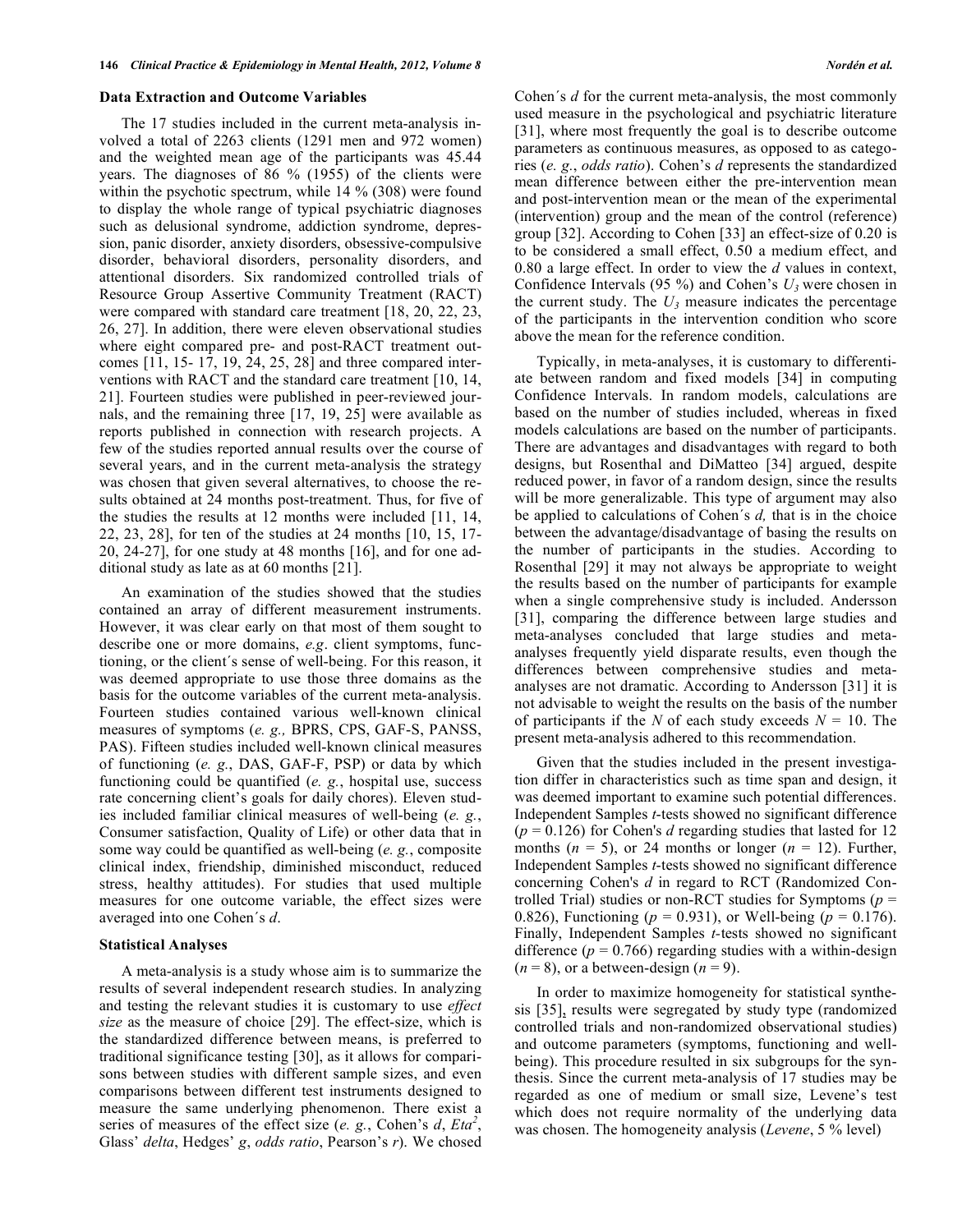Table 1. Effect Sizes (Cohen's d) by Study and Outcome Measure in Regard to Experimental or Intervention Measurements **(exp/int), Control Groups (Con), Pre-Intervention or Reference Measurements (ref), within-Subjects Design (with) and Between-Subjects Design (Bet)**

| <b>Outcome measure</b>                       | $N_{exp/ int}$ | $N_{con}$ | $N_{ref}$ | $d_{\text{with}}$ | $d_{\text{bet}}$ |  |  |
|----------------------------------------------|----------------|-----------|-----------|-------------------|------------------|--|--|
| <b>Symptoms</b>                              |                |           |           |                   |                  |  |  |
| Economou, Palli, Peppou, Madianos [16]       | 60             |           | 60        | 1.02              |                  |  |  |
| <b>EQUIP</b> [17]                            | 42             |           | 42        | 0.14              |                  |  |  |
| Grawe, Falloon, Widen, Skogvoll [18]         | 30             | 20        |           |                   | 0.60             |  |  |
| Malm, Allebeck, Ivarsson [19]                | 12             |           | 12        | 0.15              |                  |  |  |
| Malm, Ivarsson, Allebeck, Falloon [20]       | 51             | 33        |           |                   | 0.15             |  |  |
| Mastroeni, Bellotti, Pellegrini, et al. [21] | 51             |           | 46        |                   | 0.49             |  |  |
| Montero, Ascenio, Hernández, et al. [22]     | 46             | 41        |           |                   | 0.03             |  |  |
| Nordén, Ivarsson, Malm, Norlander [10]       | 133            |           | 1243      |                   | 0.48             |  |  |
| Pioli, Vittorielli, Gigantesco, et al. [23]  | 29             | 26        |           |                   | 0.26             |  |  |
| Ryu, Mizuno, Sakuma, et al. [24]             | 78             |           | 60        | 0,31              |                  |  |  |
| Stewart, Gedye, Fernando [25]                | 24             |           | 24        | 2.50              |                  |  |  |
| Sungur, Soygür, Güner, et al. [26]           | 50             | 50        |           |                   | 1.79             |  |  |
| Veltro, Magliano, Morosini, et al. [27]      | 12             | 12        |           |                   | 0.61             |  |  |
| Veltro, Mazza, Vendittelli, et al. [28]      | 12             |           | 12        | 0.21              |                  |  |  |
| <b>Function</b>                              |                |           |           |                   |                  |  |  |
| Economou, Palli, Peppou, Madianos [16]       | 60             |           | 60        | 0.41              |                  |  |  |
| <b>EQUIP</b> [17]                            | 42             |           | 42        | 1.73              |                  |  |  |
| Grawe, Falloon, Widen, Skogvoll [18]         | 30             | 20        |           |                   | 0.70             |  |  |
| Malm, Allebeck, Ivarsson [19]                | 12             |           | 12        | 0.78              |                  |  |  |
| Malm, Ivarsson, Allebeck, Falloon [20]       | 51             | 33        |           |                   | 0.52             |  |  |
| Mastroeni, Bellotti, Pellegrini, et al. [21] | 51             |           | 46        |                   | 0.71             |  |  |
| Montero, Ascenio, Hernández, et al. [22]     | 46             | 41        |           |                   | 0.17             |  |  |
| Nordén, Eriksson, Kjellgren, Norlander [11]  | 80             |           | 80        | 0.47              |                  |  |  |
| Nordén, Ivarsson, Malm, Norlander [10]       | 133            |           | 1243      |                   | 0.70             |  |  |
| Pioli, Vittorielli, Gigantesco, et al. [23]  | 29             | 26        |           |                   | 0.64             |  |  |
| Ryu, Mizuno, Sakuma, et al. [24]             | 78             |           | 60        | 0.65              |                  |  |  |
| Stewart, Gedye, Fernando [25]                | 24             |           | 24        | 2.36              |                  |  |  |
| Sungur, Soygür, Güner, et al. [26]           | 50             | 50        |           |                   | 2.84             |  |  |
| Veltro, Magliano, Morosini, et al. [27]      | 12             | 12        |           |                   | 0.96             |  |  |
| Veltro, Mazza, Vendittelli, et al. [28]      | 12             |           | 12        | 0.20              |                  |  |  |
| <b>Well-being</b>                            |                |           |           |                   |                  |  |  |
| Berglund, Vahlne, Edman [14]                 | 14             |           | 17        |                   | 1.62             |  |  |
| Economou, Palli, Falloon [15]                | 51             |           | 50        | 0.39              |                  |  |  |
| Economou, Palli, Peppou, Madianos [16]       | 60             |           | 60        | 0.48              |                  |  |  |
| <b>EQUIP</b> [17]                            | 42             |           | 42        | 0.90              |                  |  |  |
| Grawe, Falloon, Widen, Skogvoll [18]         | 30             | 20        |           |                   | 1.44             |  |  |
| Malm, Allebeck, Ivarsson [19]                | 12             |           | 12        | 0.03              |                  |  |  |
| Malm, Ivarsson, Allebeck, Falloon [20]       | 51             | 33        |           |                   | 0.55             |  |  |
| Montero, Ascenio, Hernández, et al. [22]     | 46             | 41        |           |                   | 0.35             |  |  |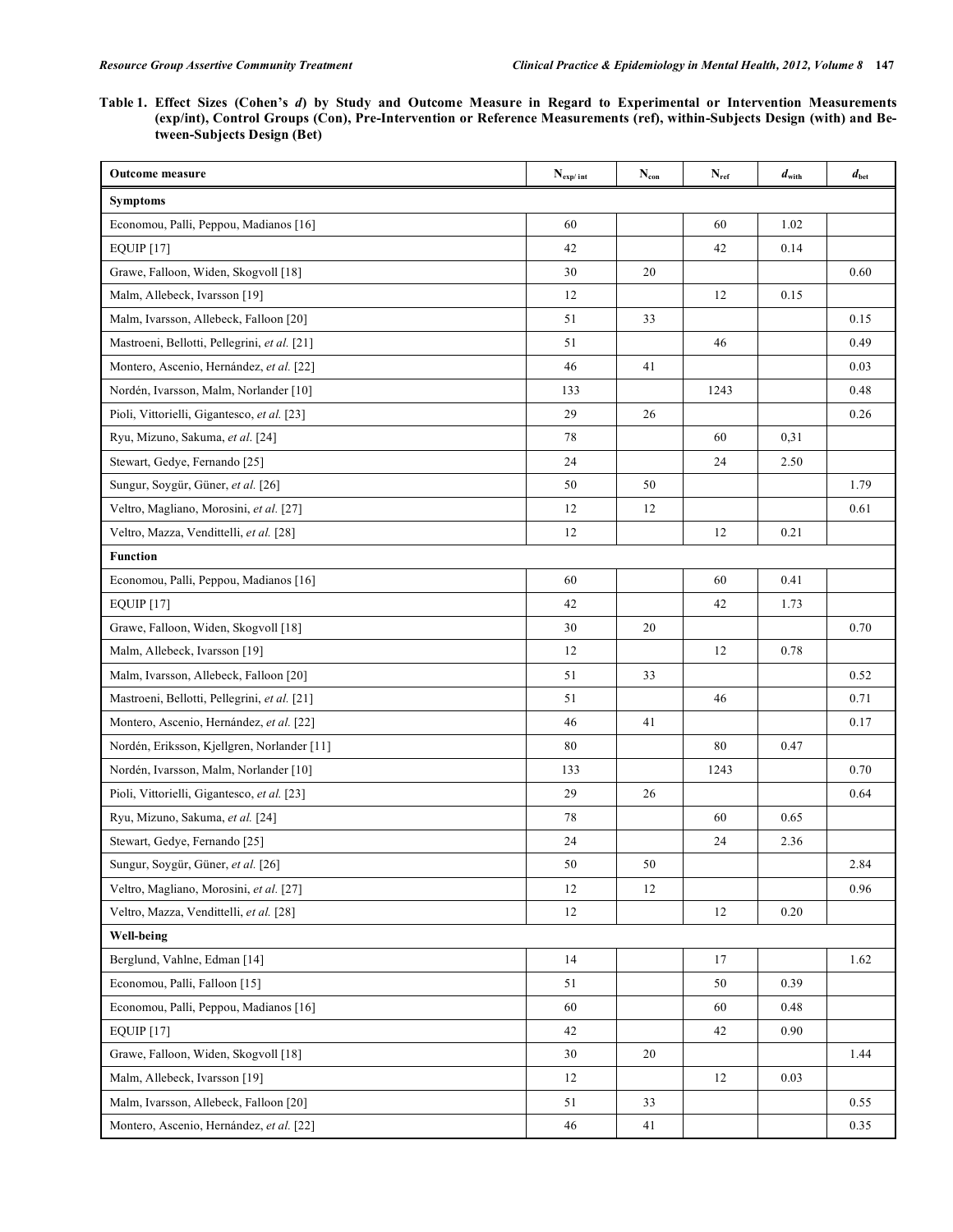**Table 1. contd….**

| <b>Outcome Measure</b>                  | $N_{\rm exp/ int}$ | $N_{\rm con}$ | $N_{ref}$ | $d_{\text{with}}$ | $d_{\text{bet}}$ |
|-----------------------------------------|--------------------|---------------|-----------|-------------------|------------------|
| Nordén, Ivarsson, Malm, Norlander [10]  | 133                |               | 1243      |                   | $-0.02$          |
| Sungur, Soygür, Güner, et al. [26]      | 50                 | 50            |           |                   | 2.15             |
| Veltro, Magliano, Morosini, et al. [27] | 12                 | 12            |           |                   |                  |

Table 2. Effect Sizes (Cohen's d), Confidence Intervals (95 %), and Percentage Above Mean (Cohen's U<sub>3</sub>) Regarding Comparisons of **Experimental and Control Groups for Studies with a Randomized Control Group Design (RCT)**

| <b>Outcome Measure</b> | $\mathbf{No}_{\text{studies}}$ | NO <sub>participants</sub> | $d_{\text{exp-control}}$ | $CI_{95\%}$    | $U_{\rm i}$ |
|------------------------|--------------------------------|----------------------------|--------------------------|----------------|-------------|
| All measures           |                                | 400                        | 0.87                     | $0.47 - 1.28$  | 80.78       |
| Symptoms               |                                | 400                        | 0.57                     | $-0.10 - 1.25$ | 71.57       |
| Function               |                                | 400                        | 0.93                     | $-0.10 - 1.96$ | 82.38       |
| Well-being             |                                | 345                        | 1.16                     | $0.26 - 2.07$  | 87.70       |

Table 3. Effect Sizes (Cohen's d), Confidence Intervals (95 %), and Percentage Above Mean (Cohen's U<sub>3</sub>) Regarding Comparisons of **Intervention and Reference Measurements for Observational Studies (non-RCT)**

| <b>Outcome Measure</b> | $No_{studies}$ | NO <sub>participants</sub> | $d_{\text{int-reference}}$ | $CI_{95\%}$    | $U_3$ |
|------------------------|----------------|----------------------------|----------------------------|----------------|-------|
| All measures           |                | 1863                       | 0.73                       | $0.43 - 1.03$  | 76.73 |
| Symptoms               | $\circ$<br>ð   | 1701                       | 0.66                       | $0.00 - 1.33$  | 74.54 |
| Function               |                | 1781                       | 0.89                       | $0.35 - 1.43$  | 81.33 |
| Well-being             |                | 1572                       | 0.57                       | $-0.06 - 1.21$ | 71.57 |

regarding Cohen's *d* yielded no significant effects for randomized or non-randomized conditions [*Levene* (1, 38) =  $0.61, p = 0.440$  or for outcome parameters [*Levene*  $(2, 37)$  = 0.16,  $p = 0.854$  or as expected for the six subgroups ( $p_s$ ) 0.05) thereby indicating homogeneity.

# **RESULTS**

# **Description of Studies**

An overview of the studies included in the current metaanalysis is given in Table **1**, including the number of participants in the different conditions by study and outcome are (a) experimental or intervention measurements, (b) control groups, (c) pre-intervention or reference measurements. Cohen´s *ds* regarding within-subjects design studies and between-subjects design studies are also given. As mentioned above, six of the studies were characterized by an RCT design and all of the participating clients were diagnosed as having schizophrenic disorders. The quality of those studies was checked in accordance with the system of GRADE (Grades of Recommendations Assessment, Development and Evaluation), frequently used to rate the power of evidence and appropriateness for implementation [36]. Grading was done on 4-point scales, Categories of Qualities of Evidence (*CQE*), where 1 indicated very low quality, 2 for low quality, 3 for moderate quality, and 4 for high quality. In the assessments, attention was also paid to five determinants of quality: detailed design and execution, inconsistency, indirectness, reporting bias, and imprecision. The assessments were carried out by two independent judges, and the averaged results indicated good levels of quality for Symptoms (*CQE*  $=$  3.75), Functioning (*CQE* = 3.83), and Well-being (*CQE* = 3.60) which yielded a mean *CQE* score of 3.73.

The eleven observational studies exhibited great variation in terms of sample size. The median number of participants for those studies was 55, but two of the studies had only 12 participants, and one study had as many as 1376 participants. The large study [10] consisted of three parts each lasting 24 months, conducted at nine participating centers. Since there were no statistical differences on either symptoms or functioning the three parts were analyzed together in order to make comparisons possible between clients who received standard care  $(n = 1243)$  and those who were treated in accordance with the RACT method  $(n = 133)$ . Given that the large study accounted for 75 % of all the participants and 28 % of the measures of intervention in the non-RCT condition, it was necessary in the current meta-analysis to analyze the specific results of this unique study. It was done simply by redoing the analysis with this particular study removed, *i.e.* with the remaining 10 studies ( $n = 487$ ) from the non-RCT condition. The results of the analysis indicated that the Cohen's *d* increased slightly for all outcome variables, and the effect size for "All Measures" increased to  $d = 0.78$ .

#### **Outcomes**

Table **2** shows an overall effect size of 0.87 for studies with a randomized control group design (RCT), considered a large effect by Cohen [33]. Large effects were also noted for Functioning and Well-being, whereas Symptoms yielded a medium effect. Table **3** shows an overall effect size of 0.73 for observational studies with pre-post or interventionreference comparisons (non-RCT), a result which is slightly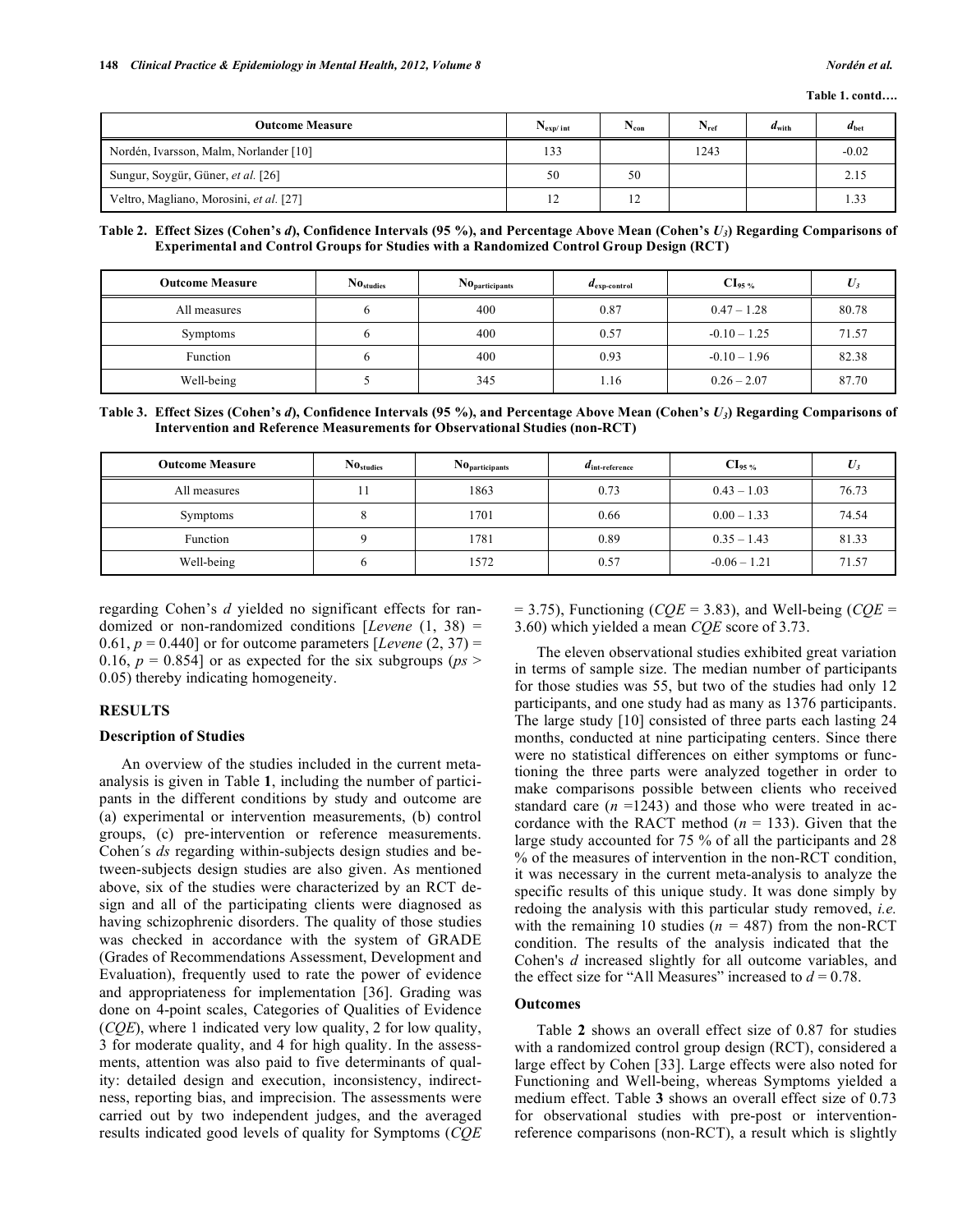below the benchmark for a large effect. Functioning landed clearly above the limit, whereas Symptoms and Well-being landed at a medium level.

In thirteen of the studies, all of the clients had diagnoses within the psychotic spectrum, whereas four of the non-RCT studies [10, 11, 21, 25] also included a minority of clients with different psychiatric diagnoses (17 %, 23 %, 24 %, 35 %) in a total of 308 individuals. No information was evident suggesting that non-psychotic clients would benefit less from the use of Resource Groups. On the contrary, the four studies contained material that suggested that non-psychotic clients also benefited from the RACT method. The largest study in the current meta-analysis [10] showed that clients treated with RACT obtained better results in terms of symptoms (GAF-Symptoms) and functioning (GAF-Function) compared with those who received standard care. A follow-up statistical analysis showed that the improvements were characteristic both of clients with diagnoses within the psychotic spectrum and of clients with non-psychotic diagnoses.

# **The File-Drawer Problem**

In a meta-analysis it is advisable to take into account "the File-drawer problem" [37], a phenomenon emphasizing the risk for non-significant studies being left unpublished (i e, they end up in the "drawer"). If that is the case, the metaanalysis becomes distorted. Rosenthal [38] developed formulas to calculate the so-called *fail-safe N*, i.e. a measure of how many studies must remain unpublished in the drawer, studies which also go against the direction of the hypothesis, in order for the author thus to draw erroneous conclusions, when indeed the results of the meta-analysis in reality do not show a true effect.. If the critical number of unpublished studies is less than the *fail-safe N,* there is no file-drawer problem. The *fail-safe N* for the current meta-analysis was calculated [38] and indicated no file-drawer problem (*failsafe*  $N = 95$ ). The authors of the current study have utilized a great amount of knowledge of the state of research from the international OTP project as well as from clinical activities with the RACT model and would therefore like to make the point that it is highly unlikely that there exist 95 unpublished articles with findings contradicting the results of the current meta-analysis.

### **DISCUSSION**

The current investigation had two hypotheses: (a) the treatment of clients with Resource group Assertive Community Treatment (RACT) will have positive effects for psychotic clients, and (b) the treatment of clients with Resource group Assertive Community Treatment (RACT) may be of use to clients within the entire psychiatric spectrum. Considering the first hypothesis, the results were completely in line with those of earlier reports [12, 13], suggesting that the method now labeled Resource group Assertive Community Treatment (RACT) is a successful method for the treatment of psychotic clients. The similar results between studies may indicate that the resource group, with its person-centered methodology, has proven to be adaptable to different welfare systems and cultures. All of the studies using a randomized control group design (RCT) consisted exclusively of clients with psychotic diagnoses, and the same fact was true of seven of the observational studies. Only four of the observational studies included clients with non-psychotic diagnoses, and within those studies the clients with non-psychotic diagnoses constituted a minority. Despite this fact, the results indicated that RACT may, as suggested by the second hypothesis, benefit clients with non-psychotic diagnoses, as well. Naturally, this notion must be replicated in additional studies. Nevertheless, even now one might suggest to interested clinics that working with Resource Groups may be worthwhile even for a more comprehensive group of clients.

The current meta-analysis comprised three outcome variables: Symptoms, Functioning, and Well-being. A medium effect was noted for Symptoms for both RCT and non-RCT studies, whereas analyses of Functioning yielded large effects for both types of design. Symptomatic remission criteria have been developed for schizophrenia [39, 40], and at the same time research on remission has increasingly paid more attention to the need for a concept of functional remission. Our work with Resource Groups primarily focuses on functioning [11], since experience indicates that remission is more easily attained. If the client learns to deal with different situations with the aid of good strategies, remission may be attained even when several symptoms remain. Better functioning will yield a better platform for recovery.

It is more difficult to explain why the RCT studies noted a large effect for Well-being, while the non-RCT studies evinced a medium effect. One explanation might however be that even at the planning and inception of the studies included in the current meta-analysis it was obvious that wellknown measurement instruments for symptoms and functioning should be employed. In contrast, there was a greater variation regarding measures of well-being. It is worth noting that within the RCT condition, all relevant studies included except one, assessments for well-being, whereas in the non-RCT studies almost half were lacking in such assessments. Despite these weaknesses, there exists a total effect showing that work with Resource Groups contributes to client well-being.

The current investigation contains an array of analyses delineating various characteristics of the studies included, in which it was evident that there were no significant differences regarding Cohen's *d* among studies (a) lasting less than a year or two years and more, (b) had a RCT (Randomized Controlled Trial) design, or consisted of observational studies, (c) or had a within-design or between-design. Furthermore, a homogeneity analysis yielded no significant effects for randomized or non-randomized conditions or for outcome parameters suggesting homogeneity. All of those analyses give us the courage to compile results from the RCT and the non-RCT studies into one single "grand total measure" for all the 17 studies included, thereby providing a large total effect size  $(d = 0.80, U_3 = 78.81)$ . The results of the current meta-analysis would benefit from a comparison with those of other meta-analyses with comparable treatment programs. There now exists a large number of meta-analyses addressing various treatment methods and client groups. Furthermore, one may now find meta-analyses of meta-analyses (*i. e.*, meta-meta-analyses). In one such classic meta-metaanalysis based on 302 meta-analyses of psycho-social interventions, Lipsey and Wilson [41] found a mean effect size of *d* = 0.50. Mojtabai, Nicholson, and Carpenter [42] conducted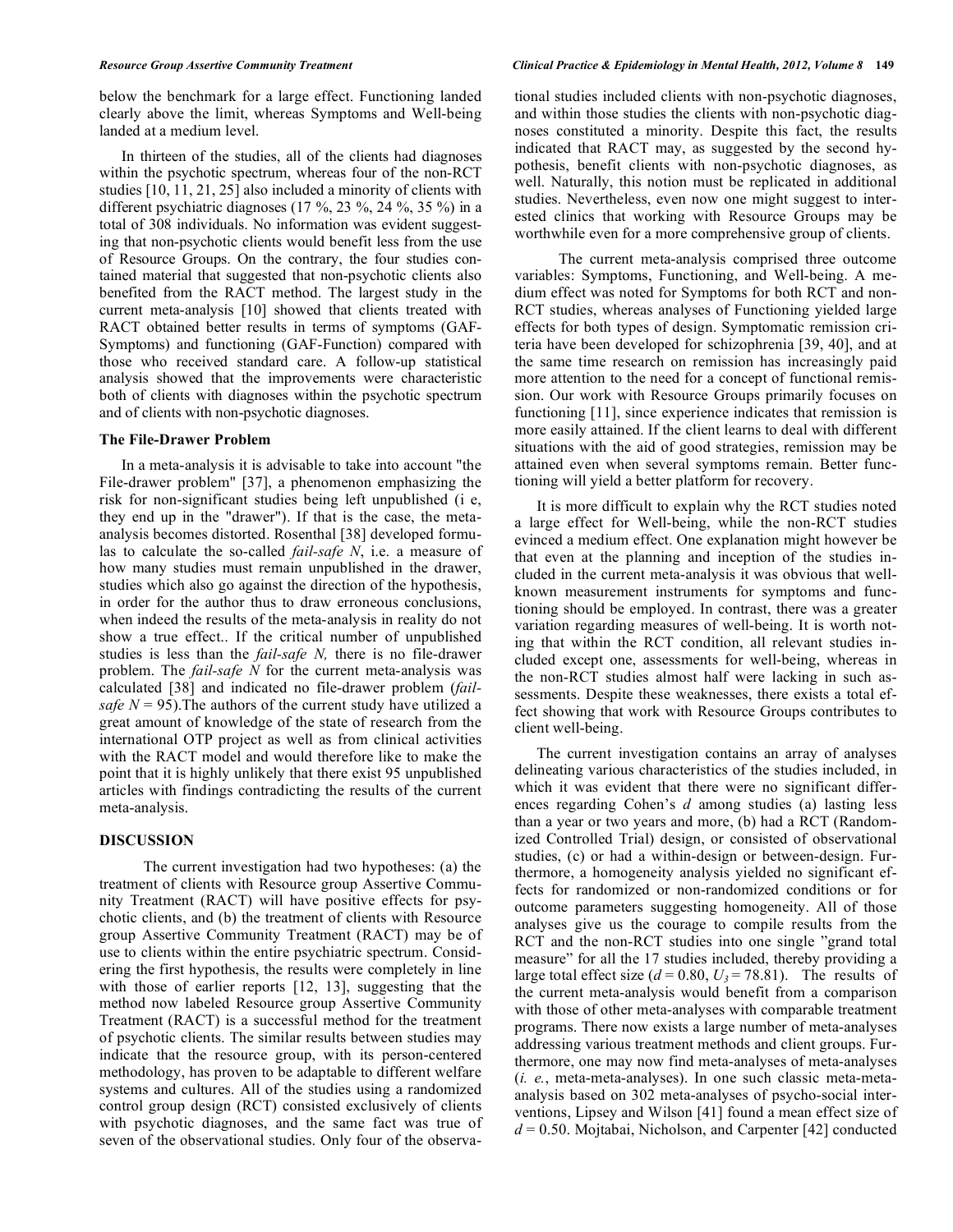a meta-analysis based on 106 studies of clients with the diagnosis of schizophrenia. The treatment effect for psychosocial therapies in combination with medication was compared with control groups where the clients received medication only, and there was an overarching effect size of  $d =$ 0.39 in favor of the combined treatment. There is a rich flora of meta-analyses geared exclusively toward Assertive Community Treatment. However, we have not found any metameta-analyses of those meta-analyses, but browsing them suggests that the most common effect sizes appear to be small to medium according to the criteria advocated by Cohen [33]. This finding is consistent with the results of studies of many new social programs and treatments. In a review [43] of two meta-meta-analyses (actually a metameta-meta-analysis!), one of the analyses based on 24 metaanalyses and the other based on 36 meta-analyses, the conclusion was drawn that a consistent finding from various meta-analyses is that meta-analyses of most new treatment programs yield at best small to moderate effects.

# **CONCLUSION**

The current meta-analysis is the first meta-analysis conducted within the tradition of Assertive Community Treatment and intensive case management using Resource Groups. RACT is distinctive in that the ACT team consists not only of professionals but also of the client and his/her significant others. In addition, the treatment originates with the needs and wishes of the client. This type of approach strengthens the self-confidence and competence of the client. The empowerment of the client, in turn, appears to be the major driving force for progress in treatment [11]. The conclusions of the meta-analysis were that the treatment of clients with Resource Group Assertive Community Treatment yields positive effects for clients with psychoses and that the method may be of use for clients within the entire psychiatric spectrum. Against this background we would like to formulate a hypothesis for future studies: The mere existence of Resource Groups helps this particular type of Assertive Community Treatment produce large effect sizes.

# **CONFLICT OF INTEREST**

The authors confirm that this article content has no conflicts of interest.

### **ACKNOWLEDGEMENTS**

This study followed the ethical standards of the World Medical Association declaration of Helsinki concerning Ethical Principles of Medical Research Involving Human Subjects.

# **REFERENCES**

- [1] Simmons S, Coid J, Joseph P, Marriott S, Tyrer P. Community mental health team management in severe mental illness: a systematic review. Br J Psychiatry 2001; 178: 497-502
- [2] van Veldhuizen JR. FACT: A Dutch version of ACT. Community Ment Health J 2007; 43: 421-33.
- [3] Stein LL. A historical review of the Madison model of community care assertive community treatment. Hosp Community Psychiatry 1990; 41: 649-51.
- [4] Lewin Group. Assertive Community Treatment literature review. Prepared for health care and financing administration and substance abuse and mental health services administration. Falls Church, VA: The Lewin Group 2000.
- [5] Falloon IRH. Family management of schizophrenia. Baltimore: John Hopkins University Press 1985.
- [6] Falloon IRH and the Optimal Treatment Project Collaborators. Optimal treatment for psychosis in an international multisite demonstration project. Psychiatr Serv 1999; 50: 615-8.
- [7] Falloon IHR, Coverdale JH, Brooker C. Psychosocial interventions in schizophrenia: a review. Int J Ment Health 1996; 25: 3-21.
- [8] Falloon IRH, Laporta M, Fadden G, Graham-Hole V. Managing stress in families: Cognitive and behavioral strategies for enhancing coping skills. London: Routledge 1993.
- [9] Malm U. Case management. Evidenbaserad integrerad psykiatri [Case management. Evidenced based integrative psychiatry]. Lund, Sweden: Studentlitteratur 2002.
- [10] Nordén T, Ivarsson B, Malm U, Norlander T. Gender and treatment comparisons in a cohort of patients with psychiatric diagnoses. Soc Behav Pers 2011; 39: 1073-86.
- [11] Nordén T, Eriksson A, Kjellgren A, Norlander T. Involving clients and their relatives and friends in the psychiatric care. Case managers' experiences of training in Resource group Assertive Community Treatment. Psych J 2012; 1: 15-27.
- [12] Falloon IRH, Montero I, Sungur M, *et al*. The Otp Collaborative Group: Implementation of evidence-based treatment for schizophrenic disorders: two-year outcome of an international field trial of optimal treatment. World Psychiatry 2004; 3: 104-9.
- [13] Hayman-White K, Happell B. Critique of falloon and the optimal treatment project. Int J Ment Health Nurs 2007; 16: 44-9.
- [14] Berglund N, Vahlne JO, Edman Å. Family intervention in schizophrenia. Impact on family burden and attitude. Soc Psychiatry Psychiatr Epidemiol 2003; 38: 116-21.
- [15] Economou M, Palli A, Falloon IRH. Violence, misconduct and schizophrenia: Outcome after four years of optimal treatment. Clin Pract Epidemiol Ment Health 2005; 1: 3.
- [16] Economou M, Palli A, Peppou L, Madianos M. Recovery from Schizophrenia: a four-year study of an inner city cohort. Community Ment Health J 2011; 47: 660-7.
- [17] EQUIP. Community and residential support outcome report. Report on EQUIP client, family and service outcomes: Auckland and Waitemata Districts. Auckland, New Zealand: Windsor Park Baptist Church 2007.
- [18] Grawe RW, Falloon IRH, Widen JH, Skogvoll E. Two years of continued early treatment for recent-onset schizophrenia: a randomized controlled study. Acta Psychiatr Scand 2006; 114: 328-36.
- [19] Malm U, Allebeck P, Ivarsson B. The effectiveness of integrated care: a naturalistic study. Conference of Integrative and Flexible Assertive Community Treatment; 2011 Nov 18; Göteborg, Sweden: Jonsered Herrgård 2012.
- [20] Malm U, Ivarsson B, Allebeck P, Falloon IRH. Integrated care in schizophrenia: a 2-year randomized controlled study of two community-based treatment programs. Acta Psychiatr Scand 2003; 107: 415-23.
- [21] Mastroeni A, Bellotti C, Pellegrini E, Galletti F, Lai E, Falloon IRH. Clinical and social outcomes five years after closing a mental hospital: a trial of cognitive behavioral interventions. Clin Pract Epidemiol Ment Health 2005; 1: 25.
- [22] Montero I, Ascenio A, Hernández I, *et al*. Two strategies for family intervention in schizophrenia: A randomized trial in a Mediterranean environment. Schizophr Bull 2001; 27: 661.
- [23] Pioli R, Vittorielli M, Gigantesco A, *et al*. Clin Pract Epidemiol Ment Health 2006; 2: April 03. Available from: http://www.cpementalhealth.com/content/2/1/5670.
- [24] Ryu Y, Mizuno M, Sakuma K, *et al*. Deinstitutionalization of longstay patients with schizophrenia: the 2-year social and clinical outcome of a comprehensive intervention program in Japan. Aust N Z J Psychiatry 2006; 40: 462-70.
- [25] Stewart MW, Gedye R, Fernando A. Hearing their voices: A multidimensional evaluation of an early intervention for psychosis team. In Turner B, Nightingale S, Mulder R, Maginness A, Eds. Evaluation of early intervention for psychosis services in New Zealand: What works? Auckland, New Zealand: Health Research Council of New Zealand; 2002; pp. 179-91.
- [26] Sungur M, Soygür H, Güner P, Üstün B, Cetin I, Falloon IHR. Identifying an optimal treatment for schizophrenia: A 2-year randomized controlled trial comparing integrated care to a high-quality routine treatment. Int J Psychiatry Clin Pract 2011; 15: 118-27.